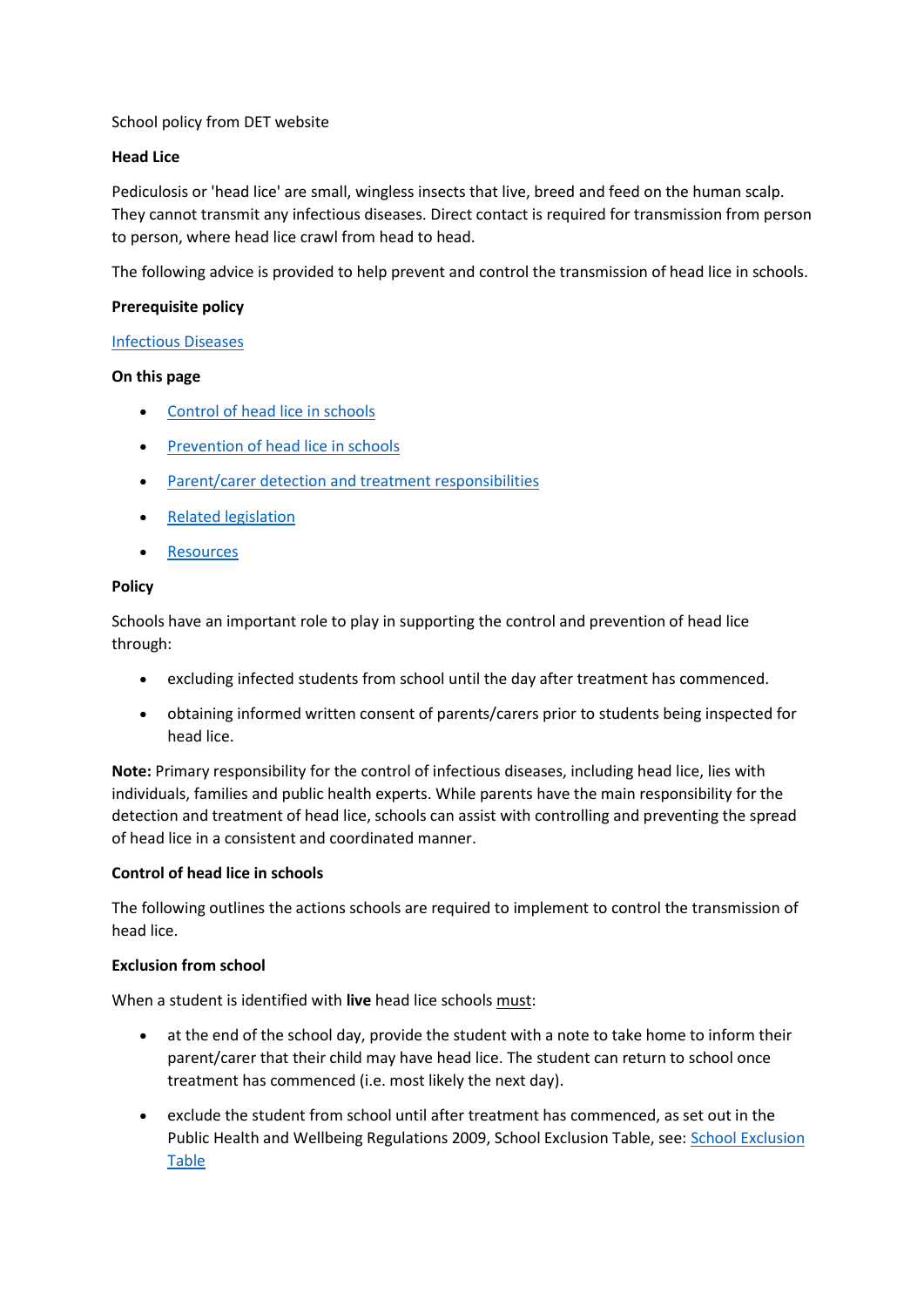**Note 1:** Principal has the overall responsibility to exclude a student from school.

**Note 2:** The presence of eggs in the hair is not a cause for exclusion (only live head lice).

**Note 3:** There is no requirement for a general practitioner or local council to issue a clearance certificate in order for the child to return to school.

Principals must:

- alert parents/carers of an infestation, particularly the parents of other students in the same class as the affected child/children
- use discretion to avoid identifying individuals when informing the school community about an infestation.

**Note:** The Department of Health and Human Services indicates at any one time there are likely to be cases of head lice in most schools, so it is not advocated that the principal informs the whole school community each time head lice are detected.

# **Visual head lice checks in schools**

There is no requirement for schools to undertake head lice inspection programs. However, if schools wish to do so, they can conduct checks via:

- visual checks only without physical contact, which:
	- o do not require parent/guardian consent
	- o are made by people authorised by the principal, e.g. classroom teachers.
- head lice inspections involving the physical examination of a student:
	- o are made by people authorised by the principal council e.g. teacher
	- o require written parental consent, usually obtained at enrolment.

Parent consent:

- should be obtained prior to commencing any physical examination of a student
- should be provided to parents/carers for completion as part of enrolment
- must be updated when guardianship or custody arrangements change for the student
- must be updated parents/carers no longer wish to consent to inspections.

#### **Prevention of head lice in schools**

Although responsibility for detecting and treating head lice rests with parents, it is important that practical advice and support be available.

Schools are encouraged to work collaboratively with parents and the broader school community to implement practices and procedures to prevent and minimise the impact of head lice outbreaks.

The table below shows other strategies schools can implement to prevent the transmission of head lice.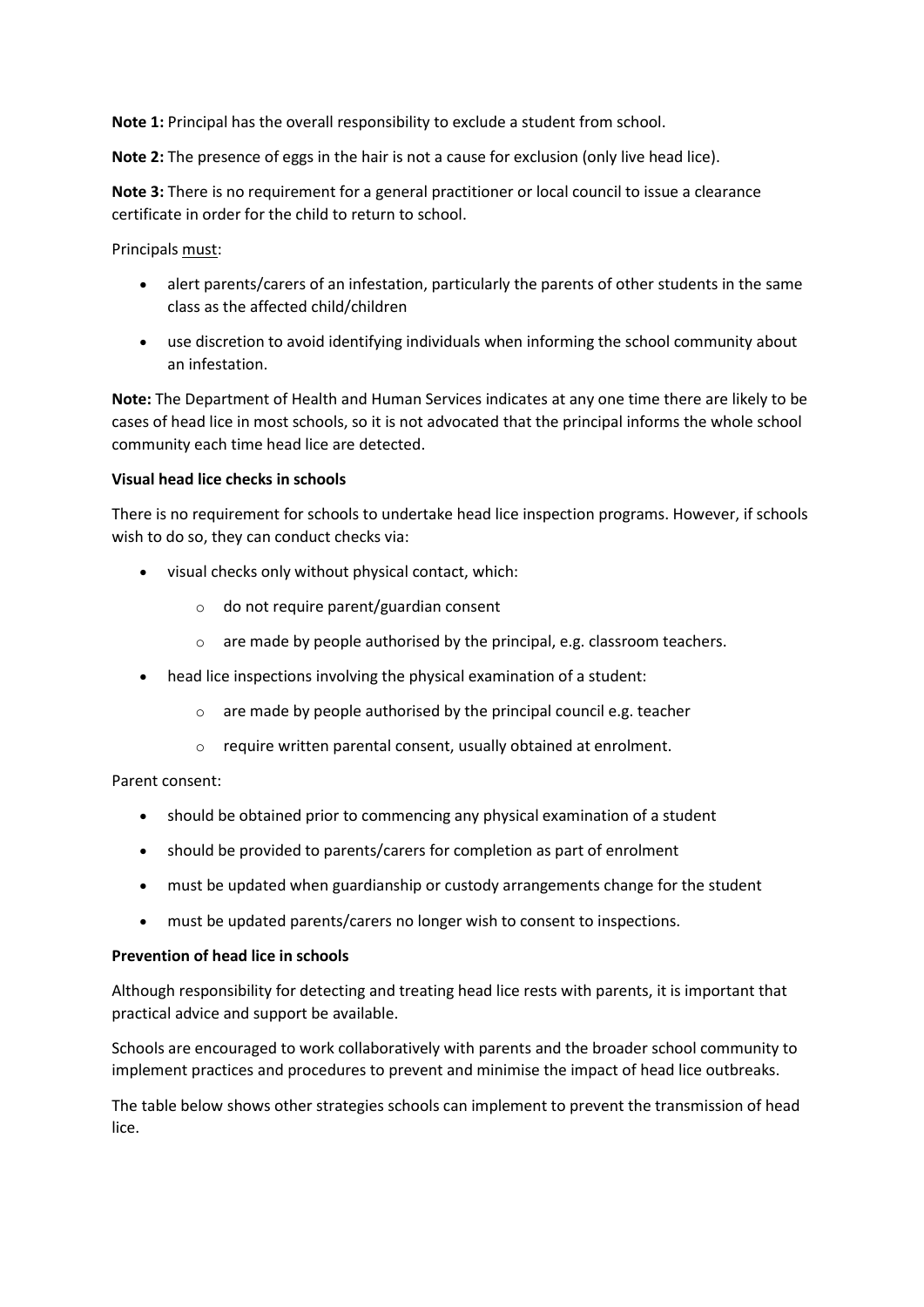| <b>Strategy</b>                  | <b>Details</b>                                                                                                                                                                                                                  |
|----------------------------------|---------------------------------------------------------------------------------------------------------------------------------------------------------------------------------------------------------------------------------|
|                                  | Schools should:                                                                                                                                                                                                                 |
| Leadership and<br>commitment     | take a whole school approach to prevention of head lice, based on<br>$\bullet$<br>evidence-based information from the Department of Health and<br>Human Services, see Other resources below                                     |
|                                  | ensure the whole school community is aware of and understands<br>$\bullet$<br>this policy.                                                                                                                                      |
|                                  |                                                                                                                                                                                                                                 |
| Healthy physical<br>environment  | Head lice do not live or breed on furniture, carpets, clothes or soft toys and<br>cannot be spread through sharing items of clothing i.e. hats.                                                                                 |
|                                  | Schools however should:                                                                                                                                                                                                         |
|                                  | encourage parents to tie their child's hair back if it is long, and                                                                                                                                                             |
|                                  | implement learning activities that minimise head-to-head contact<br>$\bullet$<br>during head lice outbreaks.                                                                                                                    |
|                                  |                                                                                                                                                                                                                                 |
| Healthy culture                  | Exercise sensitivity towards this issue, maintain student<br>$\bullet$<br>confidentiality and help reduce stigma (e.g. provide a letter to all<br>students involved in inspections, not just those found to have head<br>lice). |
|                                  | Maintain a sympathetic attitude and avoid stigmatising or blaming<br>families who are finding it hard to control head lice.                                                                                                     |
| Student teaching and<br>learning | Incorporate learning activities focused on prevention of head lice<br>٠<br>into the curriculum                                                                                                                                  |
|                                  | Encourage children to learn about head lice so as to help remove any<br>stigma or bullying associated with the issue.                                                                                                           |
| Supported staff and<br>educators | Consider families, students and staff as key partners in developing<br>and supporting health lice prevention initiatives:                                                                                                       |
|                                  | Provide general information regarding head lice in the school<br>prospectus, school newsletter, or on the school website for parent<br>reference.                                                                               |